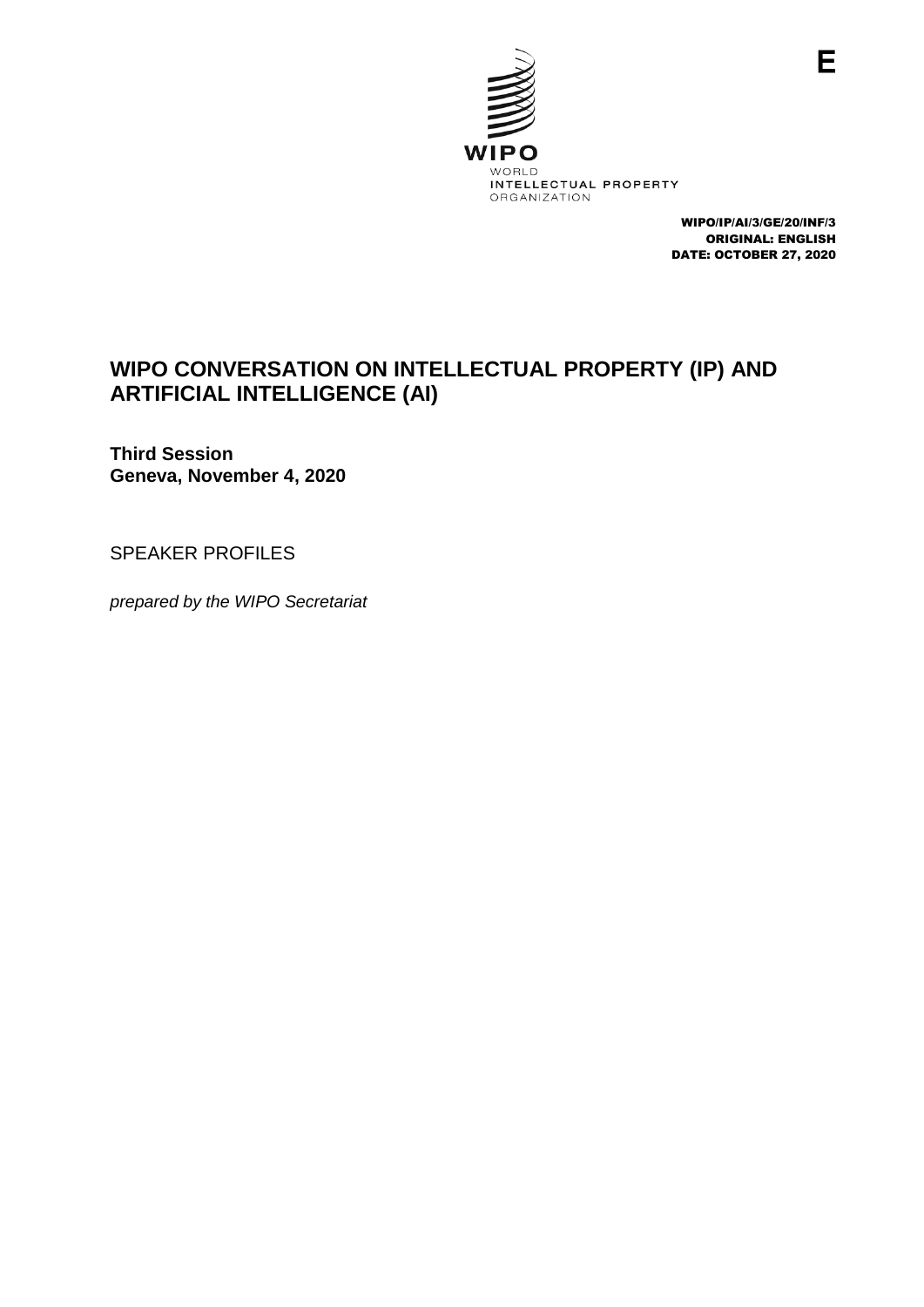# **KEYNOTE SPEAKER**



#### **H.E. Ms. Amanda Solloway MP**

Parliamentary Under Secretary of State (Minister for Science, Research and Innovation), United Kingdom of Great Britain and Northern Ireland

Amanda Solloway is the current Member of Parliament for Derby North, and was appointed as Parliamentary Under Secretary of State at the Department for Business, Energy and Industrial Strategy, serving as the Minister for Science, Research and Innovation.

Amanda was originally born in Nottingham and has two younger

siblings. She was educated at Bramcote Hills Grammar School at Bramcote, Broxtowe, Nottinghamshire, which became a comprehensive in 1978, and is now is part of Bramcote Hills Sport and Community College.

Mrs Solloway spent 15 years in retail management with J Sainsbury and a further 15 years within HR across the Not for Profit (Help the Aged and Save the Children) and Private Sector (Baird Clothing Group) supporting Manufacturing, Warehousing and Retail.

Mrs Solloway was first elected in 2015 and held the seat until the 2017 General Election. She later reclaimed the seat in the 2019 General Election. During her previous tenure, she was a PPS at DFID.

Mrs Solloway is a passionate campaigner for mental health, and following the 2017 General Election started a mental health CIC called Head High, which offered mental health services in Derby, including a crisis café open at night called the Nightbus.

Mrs Solloway is married and has two children and one grandchild.

# **SESSION 1: DEFINITIONS**



# **Mr. Jean-Marc Deltorn**

Senior Researcher at Center for International Intellectual Property Studies, University of Strasbourg, Strasbourg, France

Jean-Marc is Senior research at the International Centre for the Study of Intellectual Property (CEIPI, University of Strasbourg).

At CEIPI, Jean-Marc studies the interplay between the legal norms (with an emphasis on IP) and emerging digital technologies (such as AI, quantum computing and blockchain). He is co-founder and director of CEIPI's "AI & IP" university diploma.

Prior to joining CEIPI in 2020, Jean-Marc spent more than 15 years at the European Patent Office (EPO) where he was responsible for the prosecution of AI applications (including image, speech and text processing). At the EPO, Jean-Marc was a member of the AI core expert group and of the Guidelines working group on computer-implemented inventions.

Jean-Marc holds a MSc fundamental physics and a PhD in astrophysics from Paris University, a Master of Laws from the University of Strasbourg and is now in the final stages of completing a PhD in law.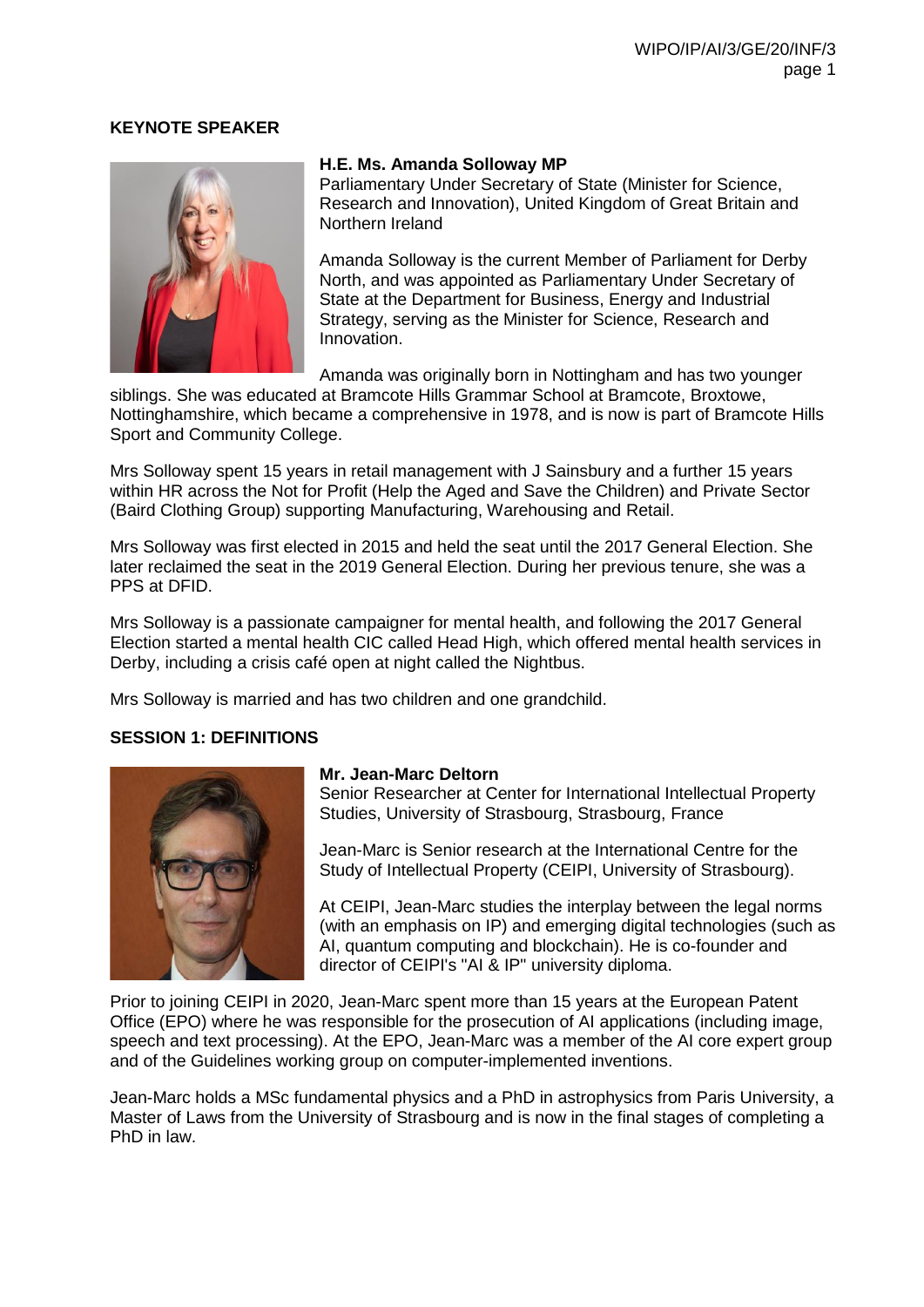#### **SESSION 2: TRADEMARKS**



# **Ms. Tiki Dare**

President-Elect International Trademark Association (INTA), Assistant General Counsel at Oracle, Burlington, United States of America

Tiki Dare is Assistant General Counsel at Oracle, where she specializes in trademark and copyright law. Her areas of practice also include anticounterfeiting, advertising, intellectual property, and competition.

Ms. Dare previously led the trademark group at Sun Microsystems, Inc. Before joining Sun, Ms. Dare specialized in trademark law at

Fenwick & West in Palo Alto, California. She started her legal career in the Federal Practice group at Arent Fox in Washington, D.C., where she litigated issues including trademark and patent infringement and false advertising.

Ms. Dare is a graduate of Dartmouth College (cum laude) and the Duke University School of Law.

Ms. Dare currently serves on the Executive Committee of the Board of Directors of the International Trademark Association.

# **SESSION 3: CAPACITY BUILDING**



#### **Ms. Nta Ekpiken**

Partner and Head of IP Practice, The New Practice (TNP), Lagos, **Nigeria** 

Nta is a partner and heads TNP's Intellectual Property practice group, drawing from a wealth of experience in the protection of intellectual property rights, brand protection, anti-counterfeiting, copyrights, image rights, licensing & franchising. Nta's legal expertise cuts across IP, Tech/Media and Sports Law.

She manages a notable portfolio of companies in the tech & media space and has an in-depth understanding of the regulatory

landscape and needs within the Nigerian eCommerce and financial technology ecosystem.

Nta is passionate about innovation and startups in the tech space and offers pro-bono advisory services regularly. She holds a Masters degree from Swansea University, Wales United Kingdom, is a Chartered Secretary with the Institute of Chartered Secretaries and Administrators (ICSA) United Kingdom and has a certificate on Copyright from the Berkman Klein Center of Harvard Law School.

She has a bi-monthly publication on IP & tech news in Nigeria and manages the legal portfolio of one of the leading sports academies (Barca Academy) in Nigeria.